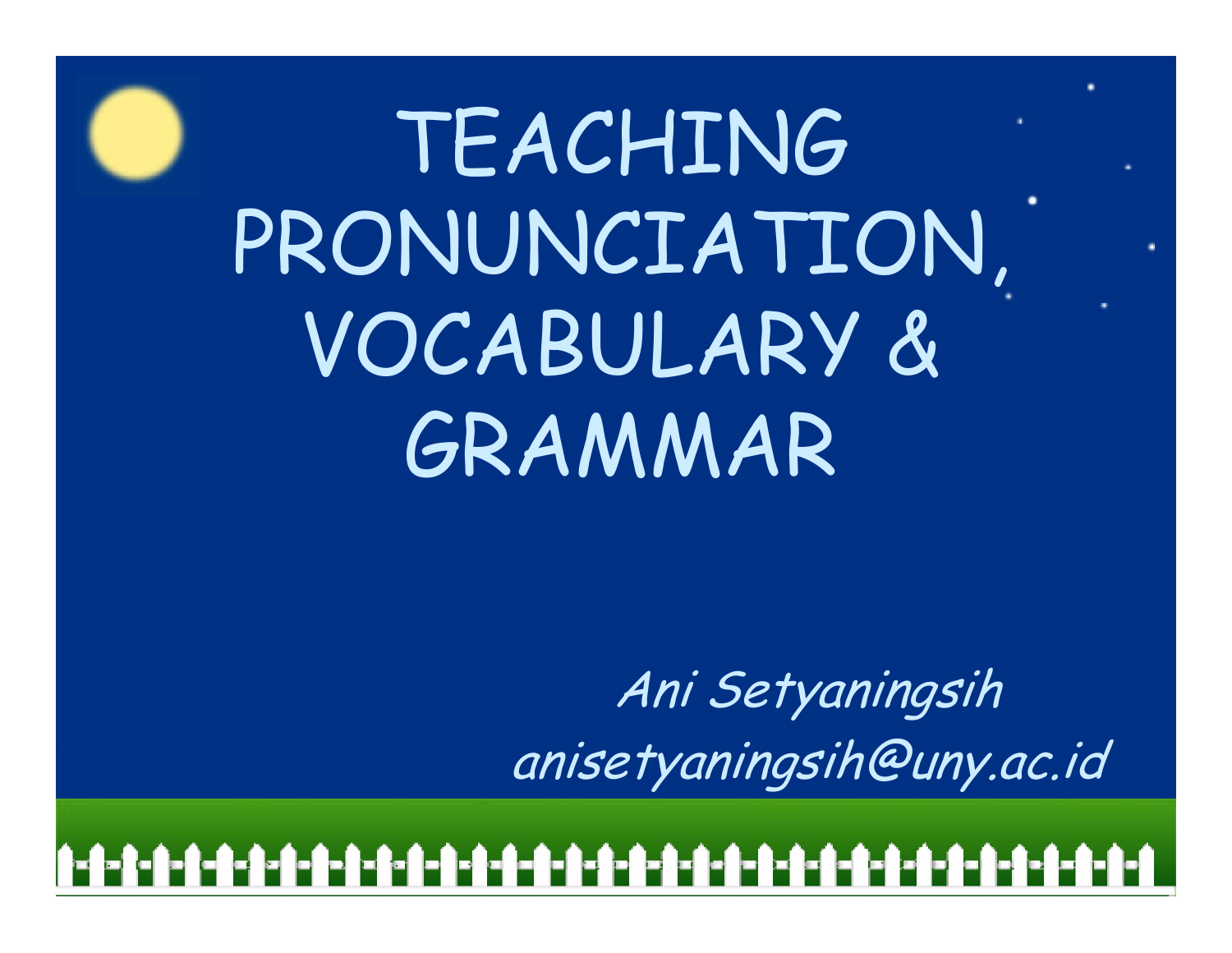# The Scope of Pronunciation

- 1. Individual Sounds
	- \* Demonstrate the word first  $\rightarrow$  put it in a sentence
	- \* Make children aware of sound difference D:\ANS'\My Video\KID'S SONGS\D0970F0D\_YouTube - Alphabet Sounds.flv
- 2. Sounds in connected speech
	- \* "Rain Rain Go Away" song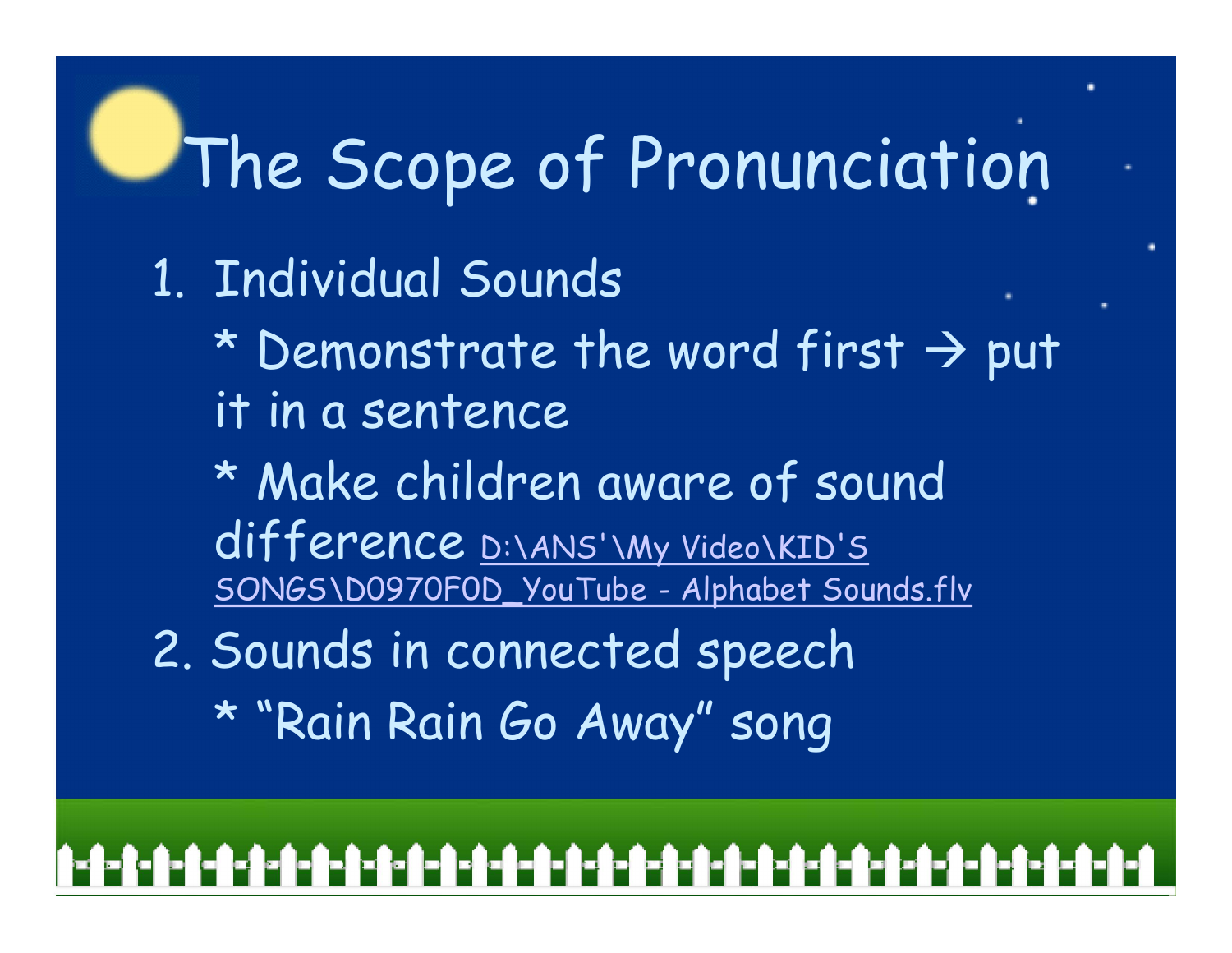## Cont.

### 3. Stress and Rhythm

\* Songs, rhymes and jazz chants D:\ANS'\My Video\KID'S SONGS\SUPER SIMPLE SONGS\39B0673A\_YouTube - Who Took the Cookie\_ - Teaching Tips.flv

### \* Strong and weak stresses

4. Intonation

\* Falling & rising tones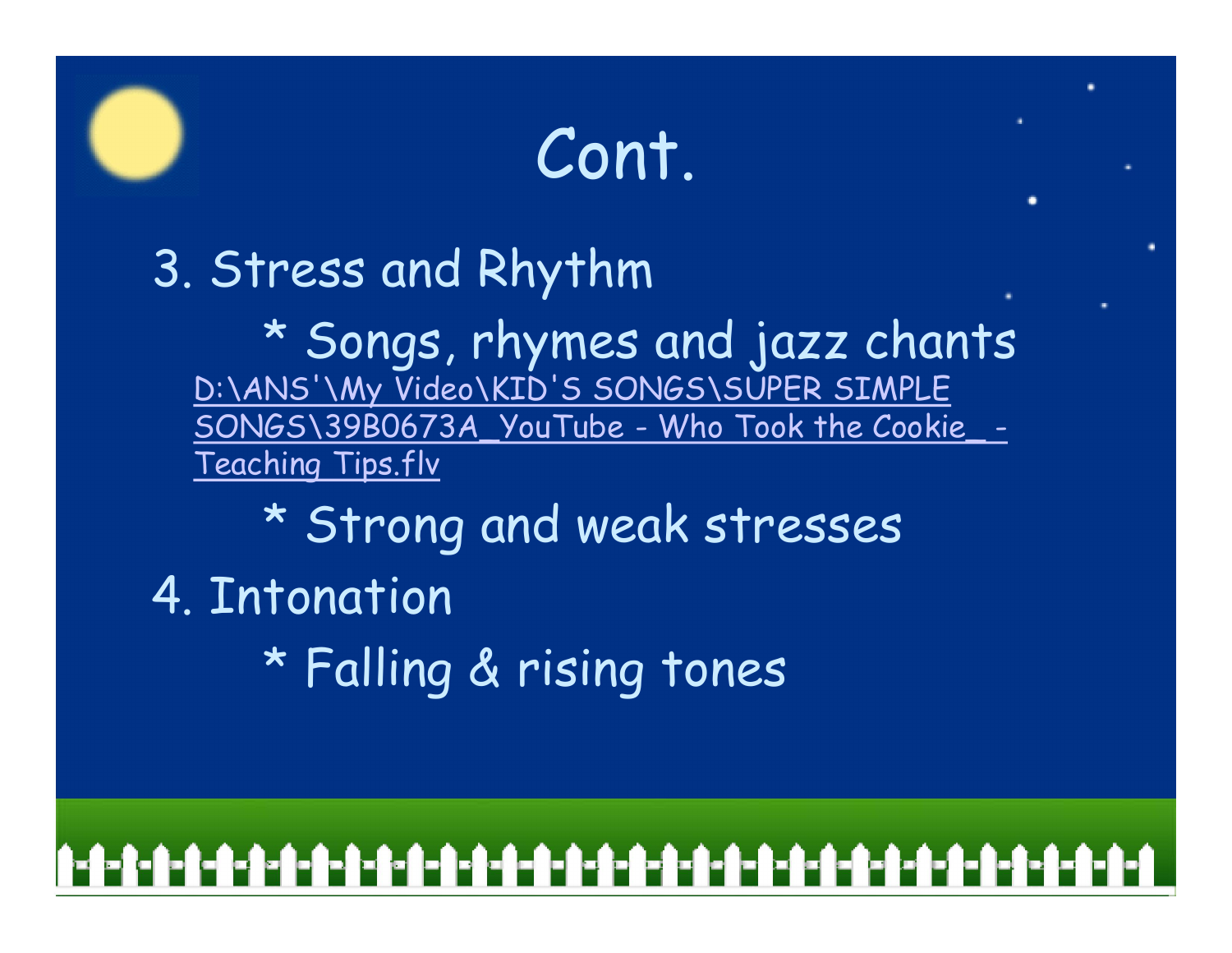# Techniques & Activities

- Used to be minimal pairs
- Needs more game-like activities to provide interest and avoid meaningless repetition
- Models from teachers
- Place it in a sentence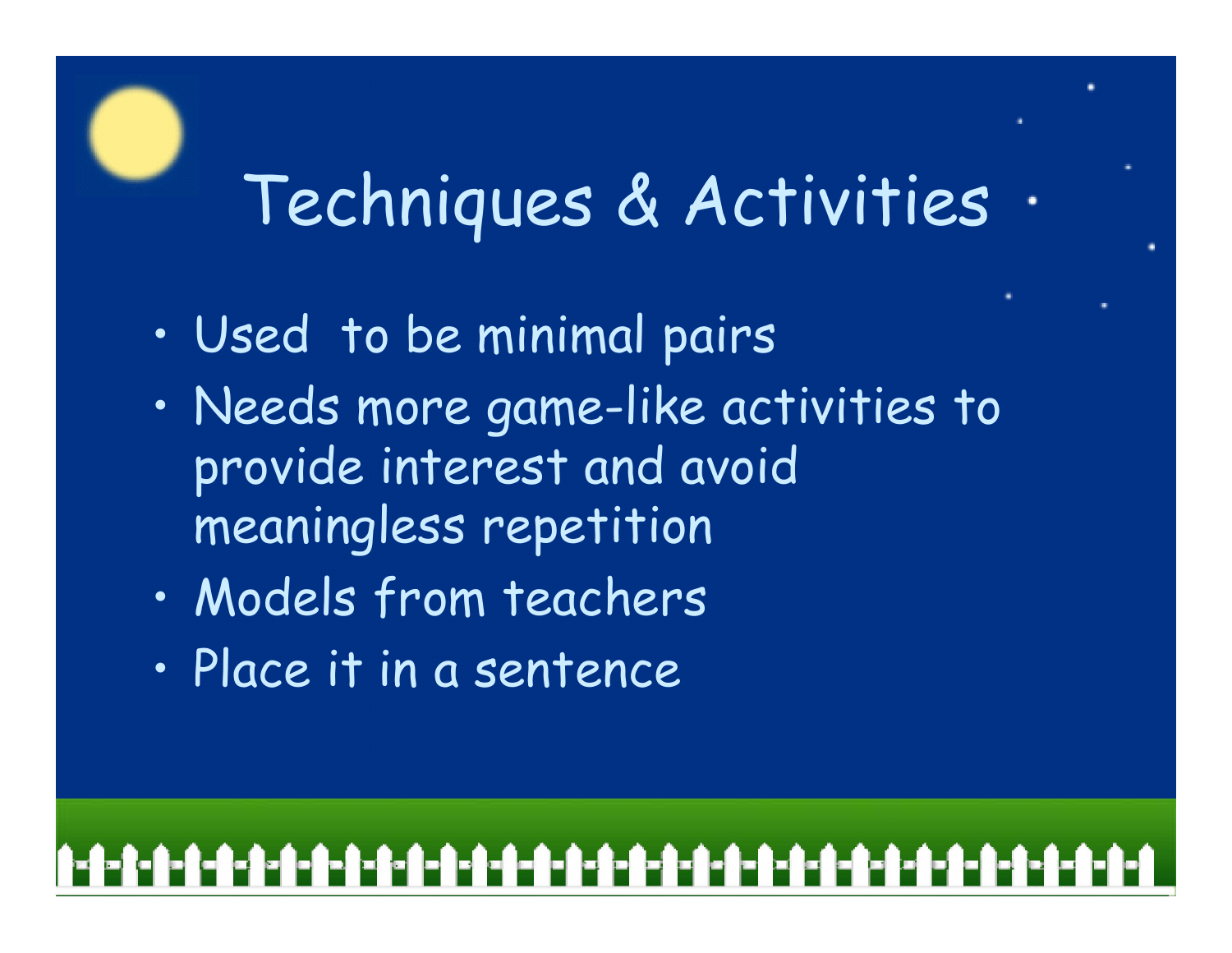# Pronunciation Goals

• Having speech good enough to be understood by a native speaker even though there may be signs of a foreign accent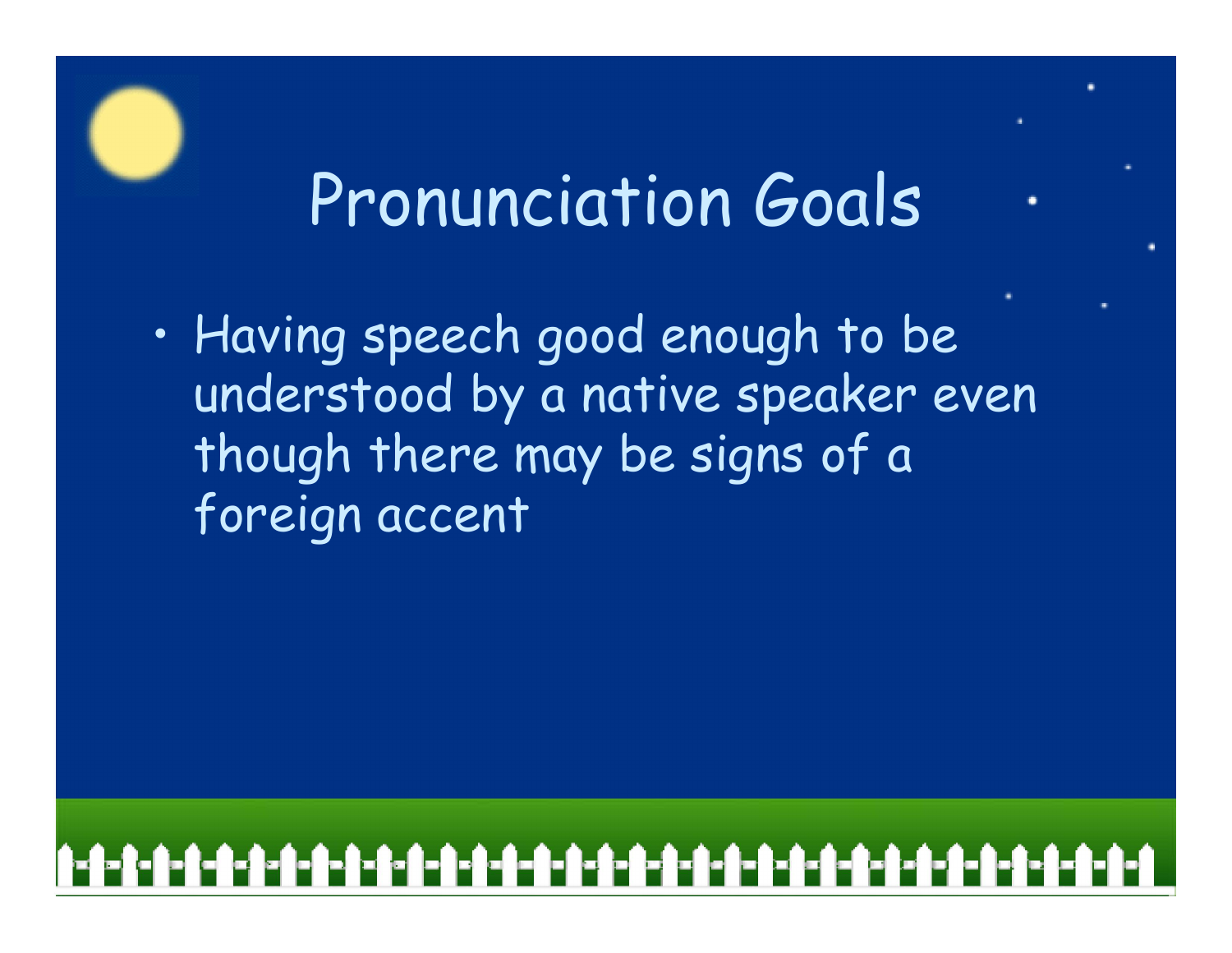# Teaching English Vocabulary

- How children learn the meanings of words
- \* Aitchison (1987):
	- 1. labelling : children must discover that sequences of sound can be used as names for things
	- 2. packaging: children must find out which things can be packaged together under 1 label
	- 3. network-building : children must work out how words relate to one another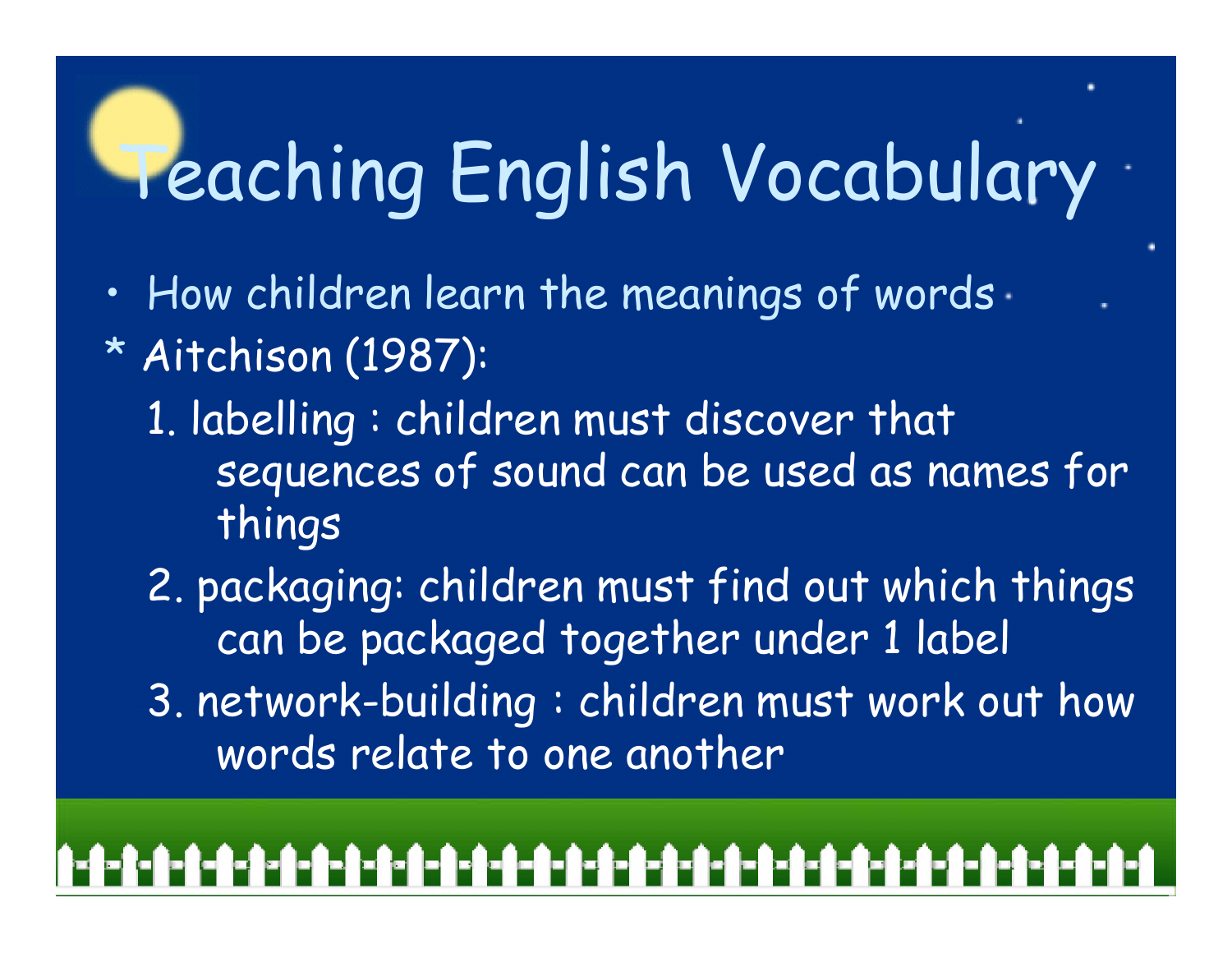# Vocabulary Size, Selection & Learnability

7 factors of learnability: 1. Demonstrability 2. Similarity to L1 3. Brevity 4. Regularity of form 5. Learning load

- 6. Opportunism
- 7. Centres of interest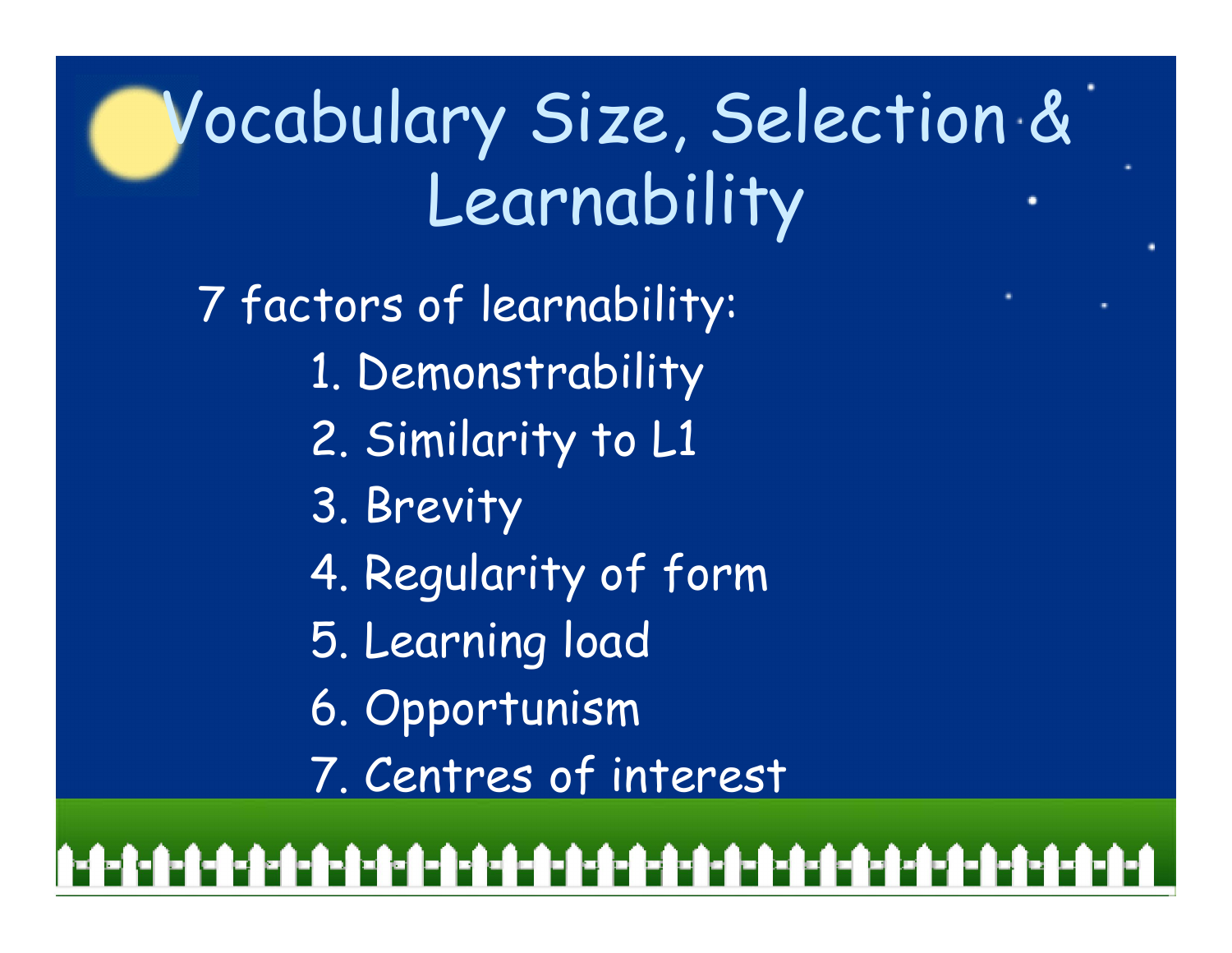### Understanding & Learning the meaning of new words

1. Lexical sets : shops, classroom, fruit 2. Rhyming : spout, out, rain, again D:\ANS'\ANS' PBI\ANS' Material\MKU\PAUD\SONGS FOR PRESENTATION\C62173F5\_YouTube - The Eensey Weensey Spider - Super Simple Songs.flv

3. Colour sets : things that are blue 4. Grammatical sets: verbs, nouns 5. Partners or collocation:  $V + N$ , Adj + N

6. Opposites : big - small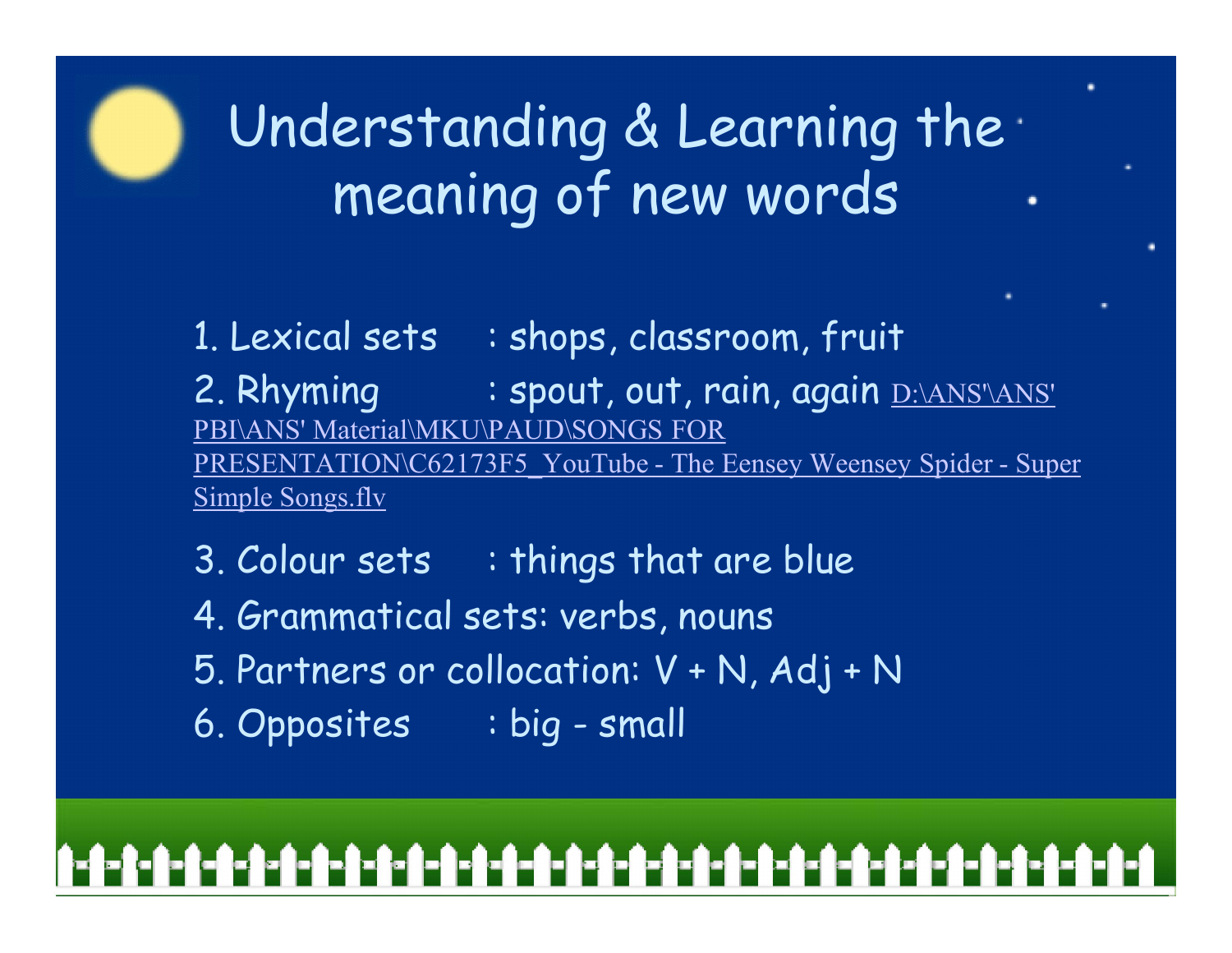### Techniques to Teach Vocabulary

A. Demonstration techniques: 1. Using objects 2. Using drawings 3. Using illustrations, pictures, photos, flashcards 4. using actions, mime, expressions and gesture 5. Pointing, touching, tasting, feeling, smelling 6. using technology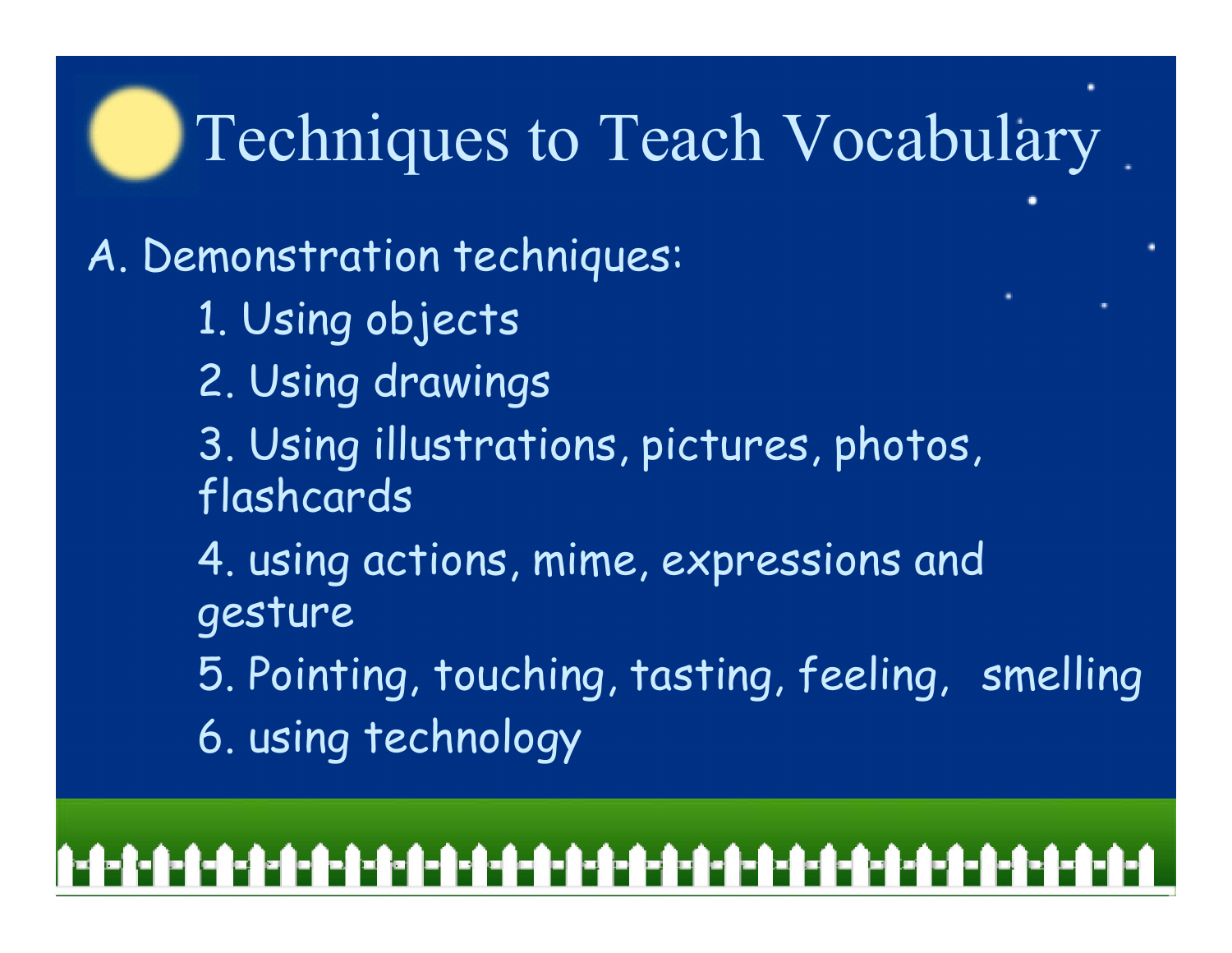### Cont.

B. Verbal techniques: 1. Explaining 2. Defining the context 3. Eliciting 4. Describing 5. Translating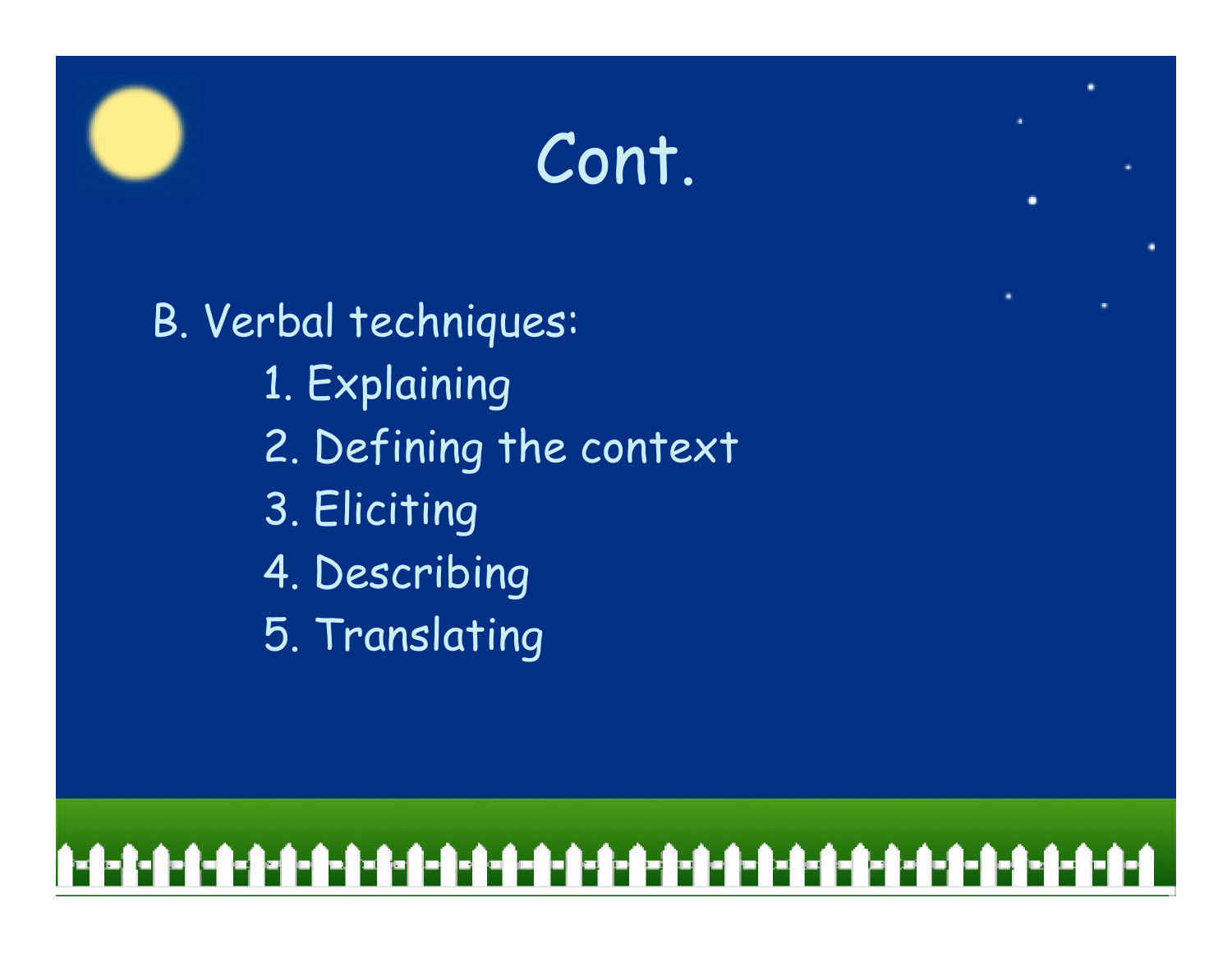### Vocabulary practicing, memorizing, and checking activities

This involves:

- 1. Classifying/ sorting
- 2. Giving instructions
- 3. Picture dictation
- 4. What's missing?
- 5. Kim's game
- 6. Wordsearches
- 7. Sequencing
- 8. Labelling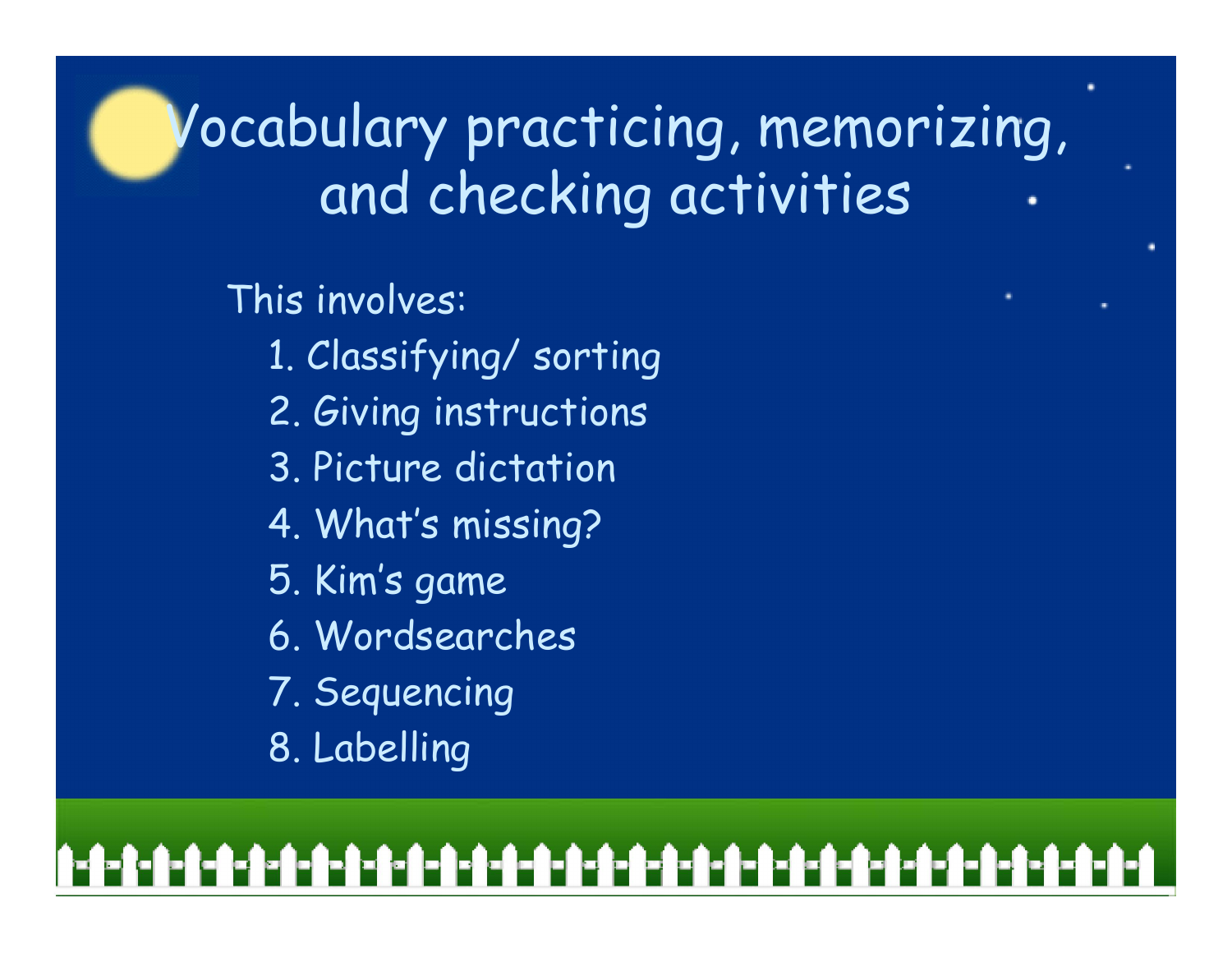# Learning English Grammar

What grammar to teach? 1. facts 2. patterns 3. choices  $\rightarrow$  secondary schools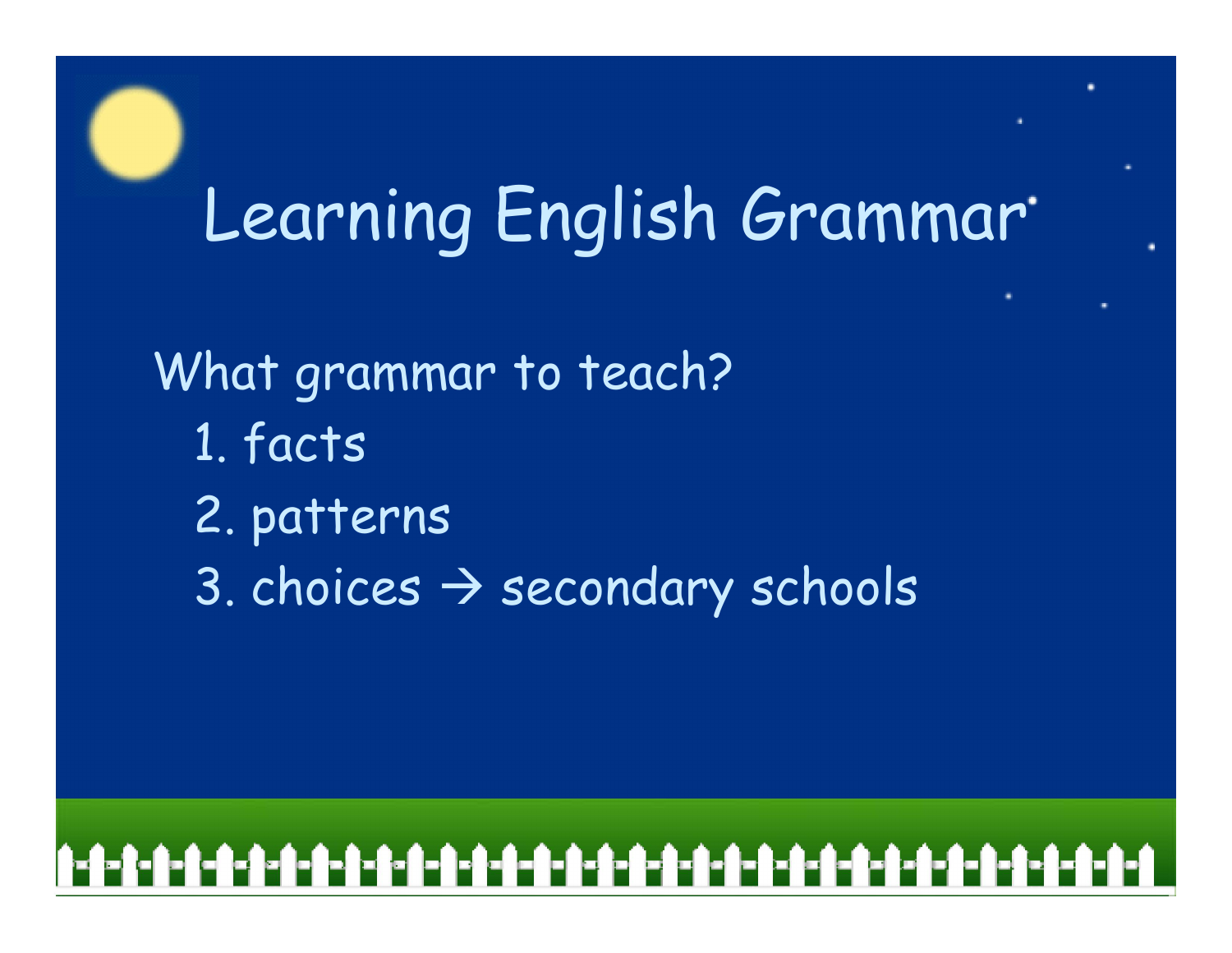# Principles in Teaching Grammar to Young Learners

- 1. Focus your instruction on meaning
- 2. Avoid using meta-language
- 3. Use visuals
- 4. Provide additional practice
- 5. Recycle
- 6. Use all five senses